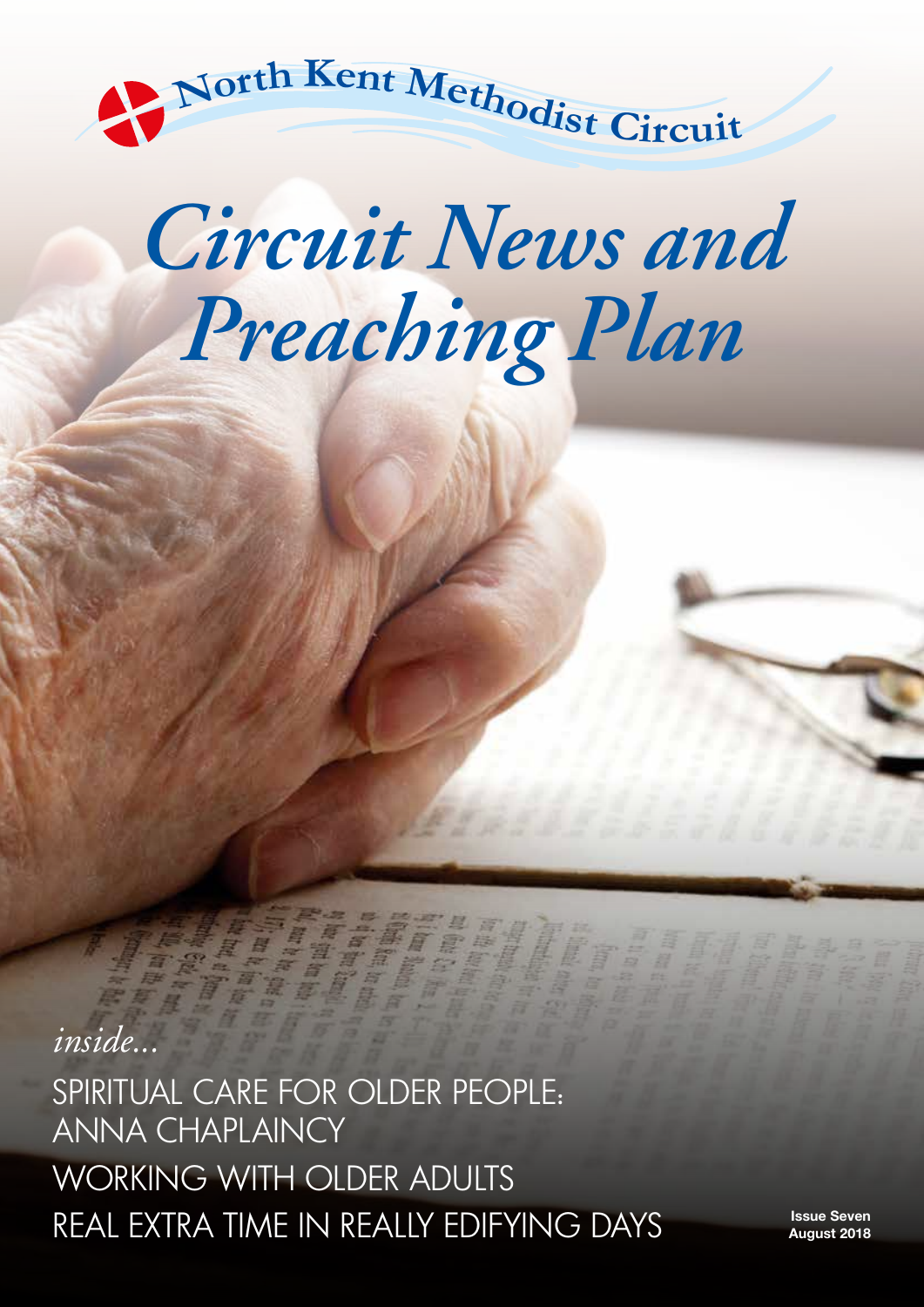# *Working with Older Adults*

**Some years ago, one of my churches had hired a new children's worker and was working enthusiastically on a host of projects for young families: Messy Church, revamped Junior Church, Toddlers' Group, parenting classes. One day a wise older woman who had been in the congregation since she was a child gently took me aside to ask, "So what about those of us who aren't young any more? We love helping with the little ones, but we have our own issues, our own concerns.** 

We need ways to work through all the life we've lived – how to sort out what's important to pass on and what needs to be discarded, how to keep going with bodies that don't work like they used to, even how to prepare ourselves for death and dying." A few days later, at a conference, I found myself sitting next to a stranger who was leading some workshops on a theology of 'later years.' It was one of those Spirit-filled moments that got my full attention! The stranger was Ann Morisy, theologian and author of many books on practical theology. At that point, she had recently founded a group in north London called PSALM: Project for Seniors and Lifelong Ministries (stpancraschurch.org/ community/psalm).

Over the years, I've gained much from interacting with Ann and PSALM in workshops, conferences and conversations. One of my churches started a group called Faith Studies, primarily for older members interested



in practical theology. A few years later, another church – not content to let the children have all the fun – decided to have a holiday club for seniors which they called 'Senior Space.' There were quizzes, crafts, hand massage, tea dances and lively seminars such as 'how to de-clutter' and 'how to plan your funeral.'

In our own circuit, we have various luncheon clubs and drop-in coffee mornings. We also have among us the author of a recent book, *How to Handle Later Life* (Marion Shoard from Gravesend). Those in our midst who have lived long and survived well, who contribute abundantly to our collective well-being, deserve a space in our church communities to work and pray through the challenges and blessings of later life. This issue of Circuit News celebrates the work and presence of older adults.

Bonni-Belle Pickard

### *Good Companions at the Lunch Club*



For over 40 years there has always been some form of group for older adults at **Kingswood Church.** The names have ranged from Good Companions, started by Joyce Bland and Pat Morris, followed by the Evergreens and The Drop-In. The purpose, however, has been the same: to provide a social gathering for older people where they can chat over a cup of tea or coffee and enjoy light refreshments.

Last year on retirement I joined the latest of these groups, now called the Lunch Club, having moved from meeting on Tuesday mornings to lunch time to accommodate our local Pre-School. We used to buy food for lunch from the van that went around the local farms and villages until it broke down and couldn't be repaired. So we now provide our own food, with tea and coffee provided, and find we have more food than ever before!

We recently enjoyed a fish and chip lunch at The Square Fish Café at the Square, Lenham and all agreed that we must do this again and more often!

Probably one of the most poignant comments from one of our members when asked how he was doing was, "I am fed up with my own company." So the Lunch Club provides a way for us older folk to get together and enjoy each other's company.

I am reminded of Matthew 25:40, "Truly I tell you, whatever you did for one of the least of these brothers and sisters of mine, you did for me."

Peter Roberts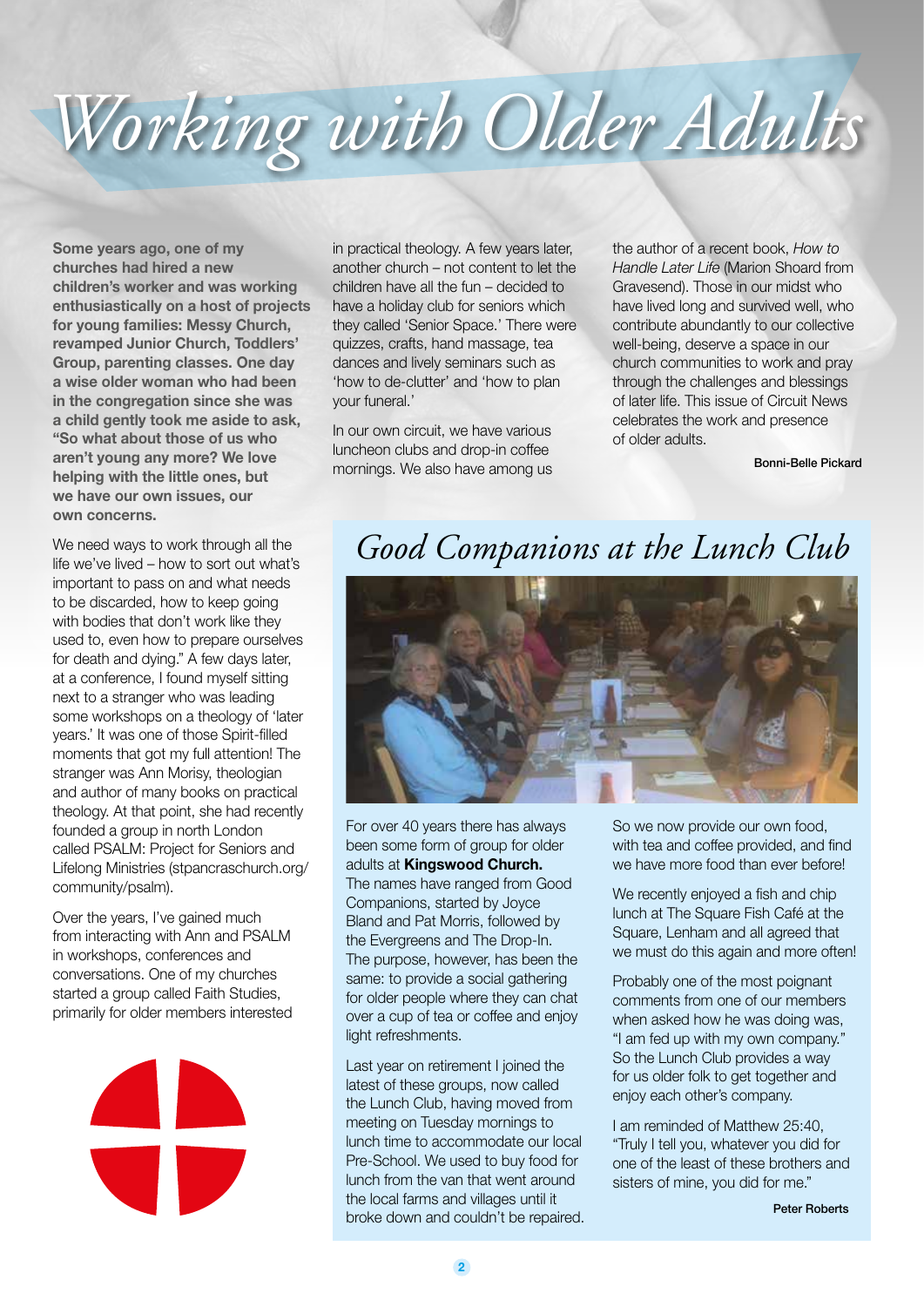*Spiritual Care for Older People*

*Julia Burton-Jones, dementia specialist project officer for the Dioceses of Rochester and Canterbury, writes about the work of Anna Chaplaincy.*

**Faith is a source of hope and strength in later life, but the way we experience it changes as we age. Just as ageing implies psychological tasks, it also brings fresh spiritual challenges – our pilgrimage is ever changing and renewing.**

Companionship and support in exploring what faith means in later life is the role of Anna Chaplaincy, a new ministry of spiritual accompaniment with older people which has as its home the Bible Reading Fellowship resource *The Gift of Years.* Pioneered through a covenant between the Methodist and Anglican churches in Alton, Hampshire, Anna Chaplaincy is spreading through the UK. My project has been funded by Henry Smith Charity to see it embedded in the work of local churches in Kent, Medway and the London Boroughs of Bromley and Bexley. In our early work we have chosen to focus especially on the needs of older people with dementia.

### *Contact and company at Tonbridge Road*

The church provides a number of activities for older people, each welcoming both members or adherents and people from the wider community.

Ladies' Evening In 1961 a Young Wives' Club was formed with an upper age limit of 40, later raised to 45, and in 1970 the name was changed to Wives' Club with no age limit. Members enjoy a variety of activities: hearing from guest speakers, discussing matters of mutual interest, sharing musical tastes, family photographs, stories from younger days and childhood and much else. There is an annual theatre visit, a dinner and a cream tea, When there is an appropriate Churches are responding with practical initiatives, setting up dementia cafés and establishing dementia friendly worship. Working with care homes is a key dimension of our ministry.

Although I work in an Anglican setting, Anna Chaplaincy is ecumenical and community-based. A growing team of Anna Chaplains and Anna Friends have been commissioned to work in parishes, gathering regularly in Anna Chaplaincy hubs for mutual support, learning and encouragement. Links with other denominations are in place in some areas, but we are keen to grow the ecumenical dimension of Anna Chaplaincy in our area.

A project we hope will be ecumenical from its outset is a new partnership with Heart of Kent Hospice's specialist dementia project. Heart of Kent Anna Chaplaincy will be launched at a service in Aylesford Parish Church on Monday 1 October. The hospice works with 200 people with dementia who live in and around Maidstone. Our aim will be to link individuals with their local church wherever possible. To enable us to

The Gift of Years

achieve this, we hope to build a network of contacts in the churches.

If you would like to find out more about Anna Chaplaincy, please visit the website of *The Gift of Years* (thegiftofyears.org.uk). Information about the work in Rochester and Canterbury Dioceses is found at anglican.org/ mission/dementia/ and rochester. anglican.org/mission/anna-chaplaincy/.

If you would like to be linked with the new Heart of Kent Hospice Anna Chaplaincy hub, as a new Anna Chaplain or Anna Friend, or as your church's link person, I would love to hear from you (email Julia.Burton-Jones@ rochester.anglican.org).

Julia Burton-Jones

speaker men are usually invited to attend. Meetings are now held monthly on Tuesday evenings and the current membership largely falls into the 'Older People' category.

**. . . . . . . . . . . . . . . .** 

**Tuesday Club** This weekly afternoon club was formed in 1987. Members meet to play board games and enjoy refreshments and each other's company. The current membership is all female although men are always welcome to attend.

**Friendship Lunch** A monthly lunch is held on the first Tuesday when a modestly priced three-course meal is enjoyed. Although there is no age restriction, the attendance is mainly from those in the 'Older People' category. Apart from the meal, there is time to chat about anything and everything and to enjoy the fellowship of others.

**Film Night** A monthly film night is held which, again, is attended by a number of older people. There is no charge but donations are made which go towards the crèche in Brazil which the church supports.

. . . . . . . . . . . . . . . . . .

As time has gone on we now have a number of members or adherents who are unable to go out due to age or infirmity. We have an encouraging number of Pastoral Visitors and others who make regular visits to these people taking news of the church and the church magazine, at the same time providing some welcome company for those who would otherwise be very lonely.

John Young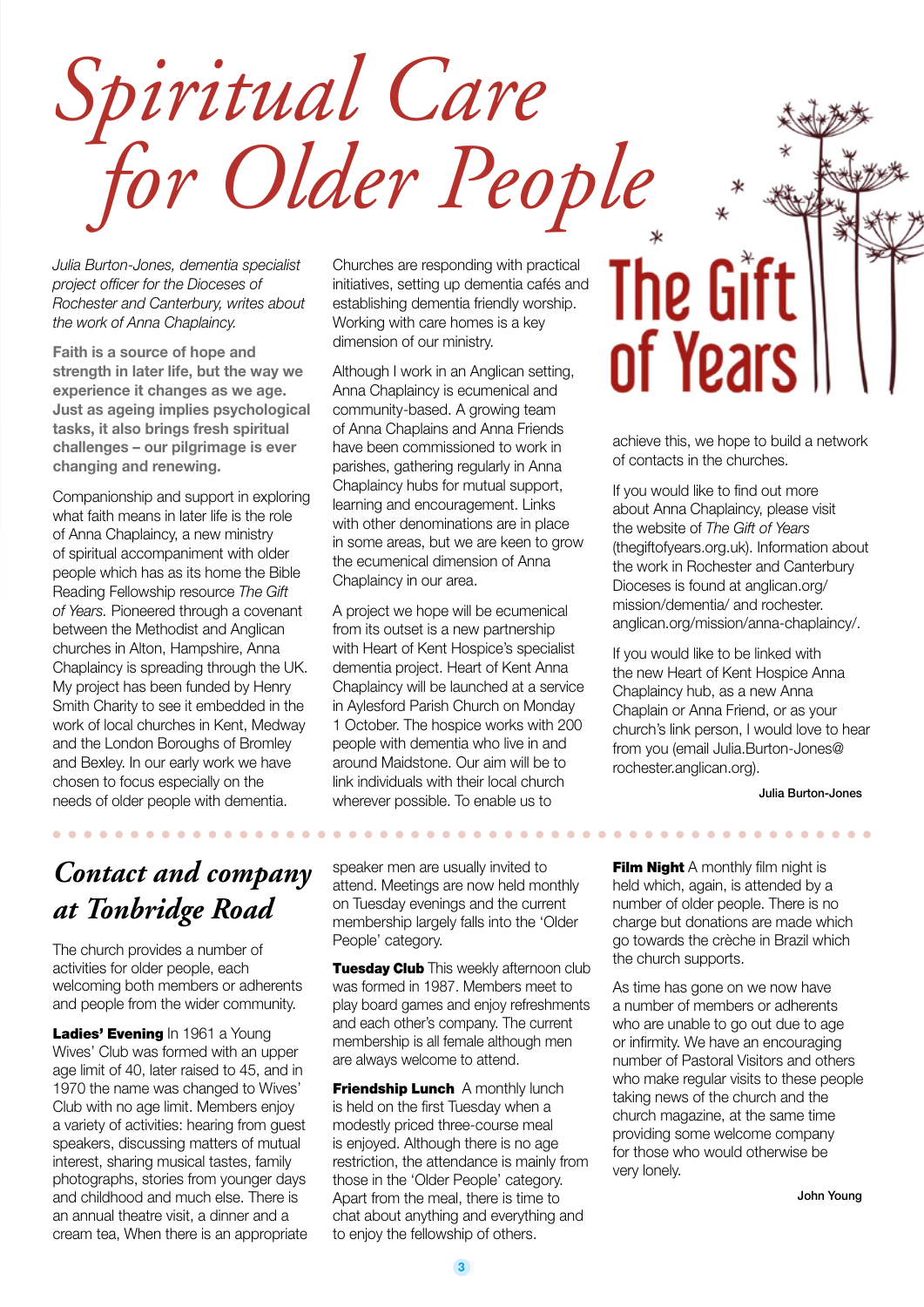## *200 Years of Methodism in Bearsted*



**The celebratory events of May and early June 2018 will live long in the memory of Bearsted Methodist Church and we hope of many people from the wider community who attended them.** 

Celebrations began on Friday 18 May with an exhibition describing decade by decade our history as a Methodist church, the influence of particular people on the life of the church and our current involvement in the wi der community. Each well illustrated panel and accompanying artefacts was contributed by different members of the team responsible for putting the exhibition together and provided a fascinating insight into the ups and downs (and presently ups!) of a church community based in the village over the past two centuries. We were delighted to welcome many visitors, both past members and from the local community, all of whom expressed appreciation at the content and quality of the exhibition.

The response of both members and the groups who meet on our premises to our commitment to a programme of refurbishment has been impressive. The funds donated and secured through grants enabled us to purchase new chairs for the church, to upgrade the lighting throughout the building and to completely redecorate the church in time for our celebratory events.

On 20 May we were delighted to welcome the Rev David Gilman to lead worship at our Church Anniversary, a well-attended service which included former members who had returned for the weekend. In the afternoon we held a Hymn Festival, celebrating the hymnody of the past 200 years decade by decade. As we explored the social and theological context the absence of any hymns written by Charles Wesley or Isaac Watts was hardly noticed!

The following evening we were delighted to welcome Bearsted Choral Society to the Church to perform music by John Rutter. Several of his anthems were followed by the main work, his powerful setting of the Magnificat. The audience filled the church to capacity and was very appreciative of the performance.

The next weekend we held our Flower Festival with exceptionally fine displays provided by church and community groups. We were delighted that the Festival brought much pleasure both to those who saw the displays and to those whose skill had made them.

As we have celebrated the past and welcomed so many people to our events, it has confirmed us in our confidence that God has a future for us in Bearsted.

Roger Byard

christians against<br>poverty

# $\mathsf{C}\mathsf{A}\mathsf{P}$

### REAL EXTRA TIME IN REALLY EDIFYING DAYS

When I retired in 2014 my thoughts were of having relaxing days of reading, writing, painting, gardening and fishing. However it seems the Good Lord had other plans for me and now I could not be happier.

My wife Ruth has been involved in Christians Against Poverty (CAP) since 2008 so I started helping her in 2015 with the courses she ran and giving a bit of admin support. CAP has grown into a passion for me and now I am a trained CAP Money Coach and a member of the National Speaker Team. Now I am also the Community Link Coordinator for the new Swale CAP Debt Centre of which Ruth is the manager. We both have the same passion for the organisation and its work: Serve the poor, Save the lost, Through the church, Across the nation. Being able to share this journey together brings joy to us both. Although we fill different roles we are now known as Team Wiseman. It can get a bit hectic at times but now I have a far more rewarding and joyful life than in my workdays.

We live in a society which is far too quick to write off the capabilities and usefulness of older people. It ignores the wealth of knowledge and understanding that older age can bring. Sometimes it seems that if you are not up to date with all the latest technology and gadgets you are of no use, but those of us over a certain age often have the advantage of being able to work things out and actually think without an electronic support system around us. I'm not saying we should or could do it all, only that a mixture of youth and older experience would work to the benefit of all.

*continued on page 6*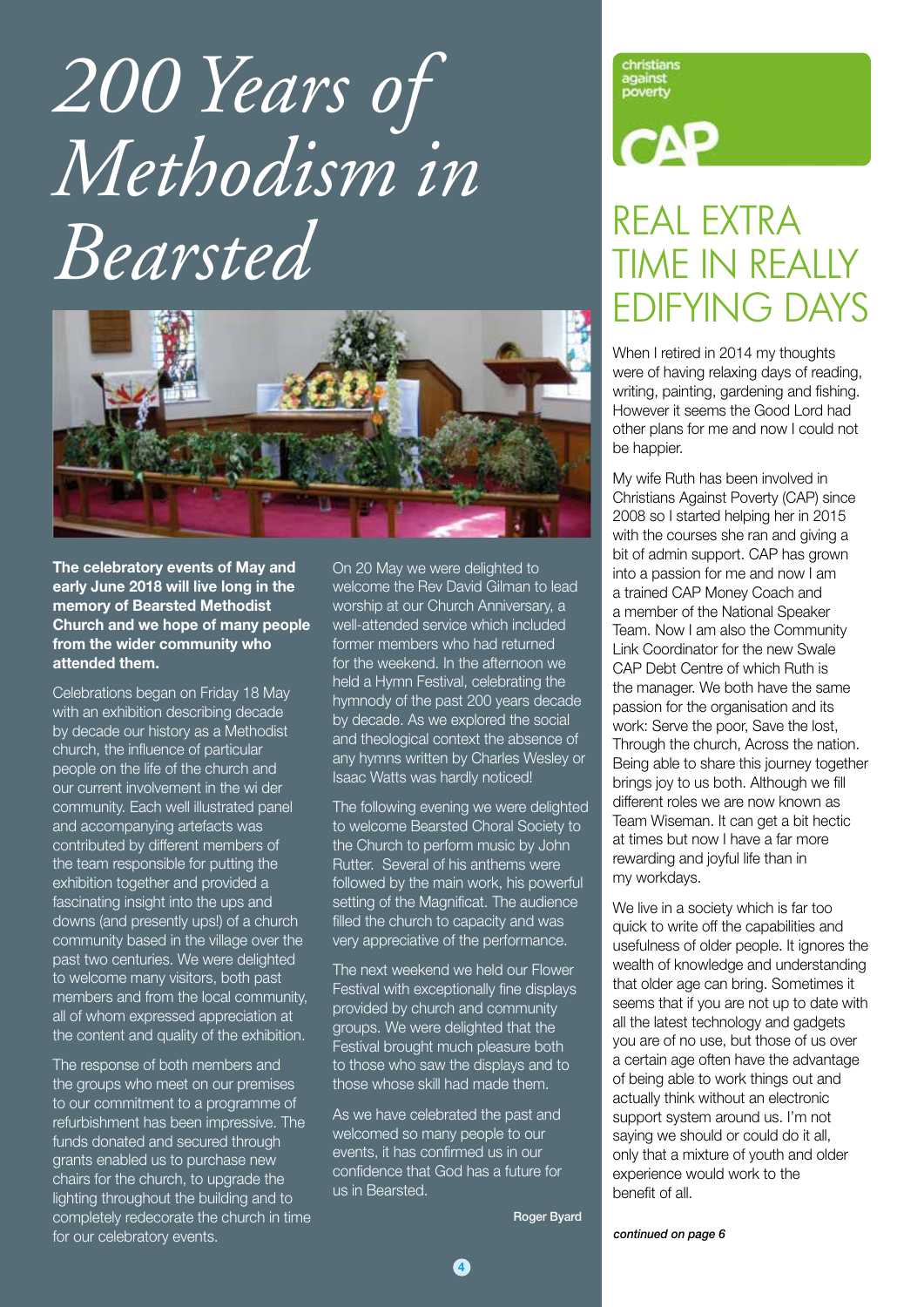# *Backbone of our church*

**In the church, as with many organisations, people grow up within a group, which changes to meet the needs of the time. Here are the activities mainly attended by older people, who form the backbone of our church at** *Hextable.*

About 60 years ago it was decided to start a Young Wives group and a crèche was provided. After a few years this became Women's Fellowship which is still flourishing today, mainly supported by older members.

Our previous smaller circuit had a women's committee which organised The Summer Scene, an evening of entertainment in which all the churches took part. They also organised another important event, the Easter Offering Dedication Service. Hextable and the two Dartford churches still organise this

. . . . . . . . . . . . . . . . . . .

service, and we are always pleased that Gillian and Rosemary from Sittingbourne come to join us.

Our monthly Women's Fellowship has 24 members, mostly from our church but there are also friends from other local churches. We always start our meetings with devotions and either have a speaker or a Songs of Praise with poetry or a quiz. We have an annual lunch in June and in December a short carol service followed by a lunch. If anyone would like to join us they would receive a warm welcome. We meet on the first Tuesday of the month at 10:15 am, led by Joyce Matthews.

More recently we started a social evening on the last Friday of the month, hoping to attract young parents to enjoy a social time together. This has evolved into a time when a number of older folk

meet, chat over tea and coffee and play board games with background music. Table tennis and darts were popular once but now it is Scrabble, Triominoes, Upwords and Rummikub. It is still open to all but retired people are the main attenders.

A very recent venture has been seniors' lunches or teas, open to anyone in the community. This is a welcome initiative by the Brigades Parents and Friends Association. As a fund raiser, it has been well supported although numbers are limited to about 30. Our GB older girls serve at tables.

We have two house groups, mainly consisting of older people, that meet weekly for bible study, prayer and socialising. A third is held monthly for a younger set.

Joyce and Peter Matthews

*<u><b>AAAAAA</u>*</u>

## *What Churches Should Know about Older People*

. . . . . .

**Church ministers often find themselves treated as the natural repository of wisdom on many topics far removed from theology. Their knowledge of matters of health, law, personal finance and much else they may be asked about is unlikely to be all-encompassing.**  Yet to admit ignorance is to **disappoint. Unsurprisingly, the questions with which they are perhaps most often besieged relate to ageing.** 

Does the minister think Granny should go into a care home? Should Grandad ask not to be resuscitated? How is a minister to know? Giving the wrong advice could have catastrophic consequences.

The Church of England Newspaper published a 2,000-word article on 8 June 2018 which set out ten things I think ministers of any denomination should be able to tell church-goers about later life – and be aware of themselves. This is also available on the North Kent Methodist Circuit website, at www.nkmethodists.org.uk.

#### My first eight tips are:

- Get independent advice before you go into a care home
- Don't miss out on financial entitlements
- Check the NHS Constitution
- **Appoint an attorney**
- $\blacksquare$  Let the train take the strain
- **Think carefully before a house move**
- $\blacksquare$  Retirement housing may not be what it seems
- Check whether you're a carer

*My final two tips are aimed at churches:*

**Friendship clubs:** these can play a hugely important role in the lives of older people at a time when many councilfunded day centres have closed. The provision of hot food and activities are valuable, but don't underestimate the importance of a place in which older people can simply meet, empathise one with another and share advice and experience. They are also crucial in tackling loneliness.

**Church premises:** older people can find these uncomfortable if not forbidding for reasons of which ministers may be unaware. For instance, people in their eighties need four times as much light as the young. Physical realities call for strong lighting, warm,

*continued on page 6*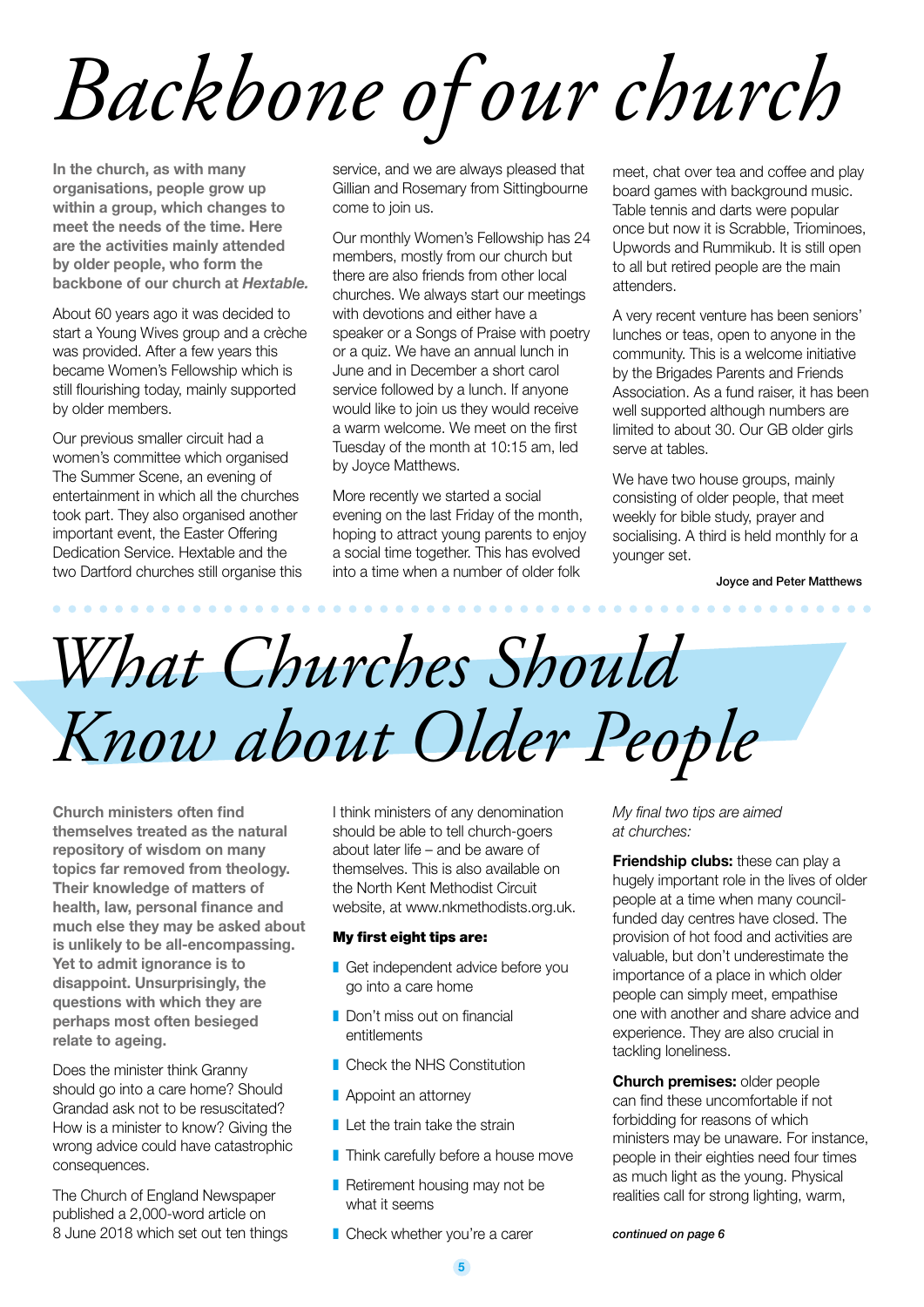*continued from page 5*

## *Sixty Years a Preacher*

**My Note to Preach was given to me in 1958 by the superintendent minister with the advice, "Always go to preach with a full heart and an empty bladder." A spiritual and practical super! These were the days in Maldon, when Wesleyan and Primitive Methodist churches were 50 yards apart.**

One early word of advice came from a senior member: "It was lovely what you had to say this morning, boy, but I couldn't hear a word of it." I was always grateful to him and have always attempted to ensure that the congregation can hear (but why do the deafest people always seem to sit at the back?)

Training was by means of a correspondence course with written essays and four examinations. I never met my tutor but when I transferred to the Gravesend and Dartford Circuit I had occasional sessions with the Revd Leonard Waddy and Bernard Hall. For my final examination I won the National Swire Prize and received a book of my choice.

Since then, the Circuit has had 60 years to put up with me. Be wary though, because reading the *Daily Express* (not my usual choice of paper) I discovered that a drug I take is a wonder drug which could prolong life to 130 years!



Should I advise the Local Preachers' department to start preparing centenary certificates?

It has been a privilege to lead so many acts of worship over the years. Mostly people do not comment on the service although sometimes they seem to have heard something I did not say (or intend to say). Perhaps it was a message they needed to hear at that point. Sometimes I've thought that people need to be given the opportunity to question what they have heard, which may be possible to organise in a smaller congregation.

Most of our churches do not now use a pulpit on high – the preacher is much more on a level with the congregation; not her/him but us and she/he is a part of us. I think we have to beware of the time after a service when we think, "That went well." Recently I felt the sermon was poor and apologised to one of the congregation who replied, "I've heard worse."

Be patient with us preachers. I find it much easier now that I have time to prepare, but many working preachers are under pressure at work and then have the added pressure of sermon preparation.

Thank you to all – come, listen, encourage and pray for us. Without you we are nothing.

Dennis Allen & Joyce Woodcraft

disabled-friendly toilets, hearing loops, plentiful seats with arms and cushions, and well-heated or well-cooled rooms. Also important is a warm welcome, even if this means a steward leaving their duties at the front of the church during the service to bring an older member a warm drink on a December morning – as Joyce Woodcraft welcomed Dennis Allen at my church, Gravesend Methodist, last year.

My book \**How to Handle Later Life* (1060 pages, 2017), £22.99 is available from bookshops, through Amazon or at a cost of £22 including post and packing direct from the publisher, Amaranth Books Ltd, c/o Central Books Ltd, Freshwater Road, Romford, RM8 1RX.

*(An article by Sheila Allison in the Winter 2017 Circuit News, on the theme of Mission, also mentioned several tips from Marion's book, How to Handle Later Life\*, intended to make life smoother for older people.)* 

Marion Shoard

Alan Pooley

**continued from page 4 continued from page 4** continued over the years. When I started get involved with mentoring and working with the younger generation, joining in where possible, volunteering to help the relevant organisations, showing how useful we are and not accepting the "over the hill" label. This would give us a fulfilling and rewarding role in society and help society at the same time. Mutually beneficial arrangements are always the best way.

Perhaps the best way to put it into perspective is to use the comparison of Stan & Ruth Wiseman **Stan Wiseman Stan Wiseman Stan Wiseman Stan Wiseman Stan Wiseman Stan Wiseman Stan Wiseman** 

driving in the early 70s any standard car with over 65,000 miles on the clock was classed a bit of a banger. My present car has done over 150,000 miles and is still purring along. The levels of health and capability of the older person have increased, so their usefulness has been extended far beyond retirement age. To me it seems a pity not to use all the knowledge and experience I have and I won't accept that it's my turn to stand down and let younger ones do it all.

. . . . . . . . . . .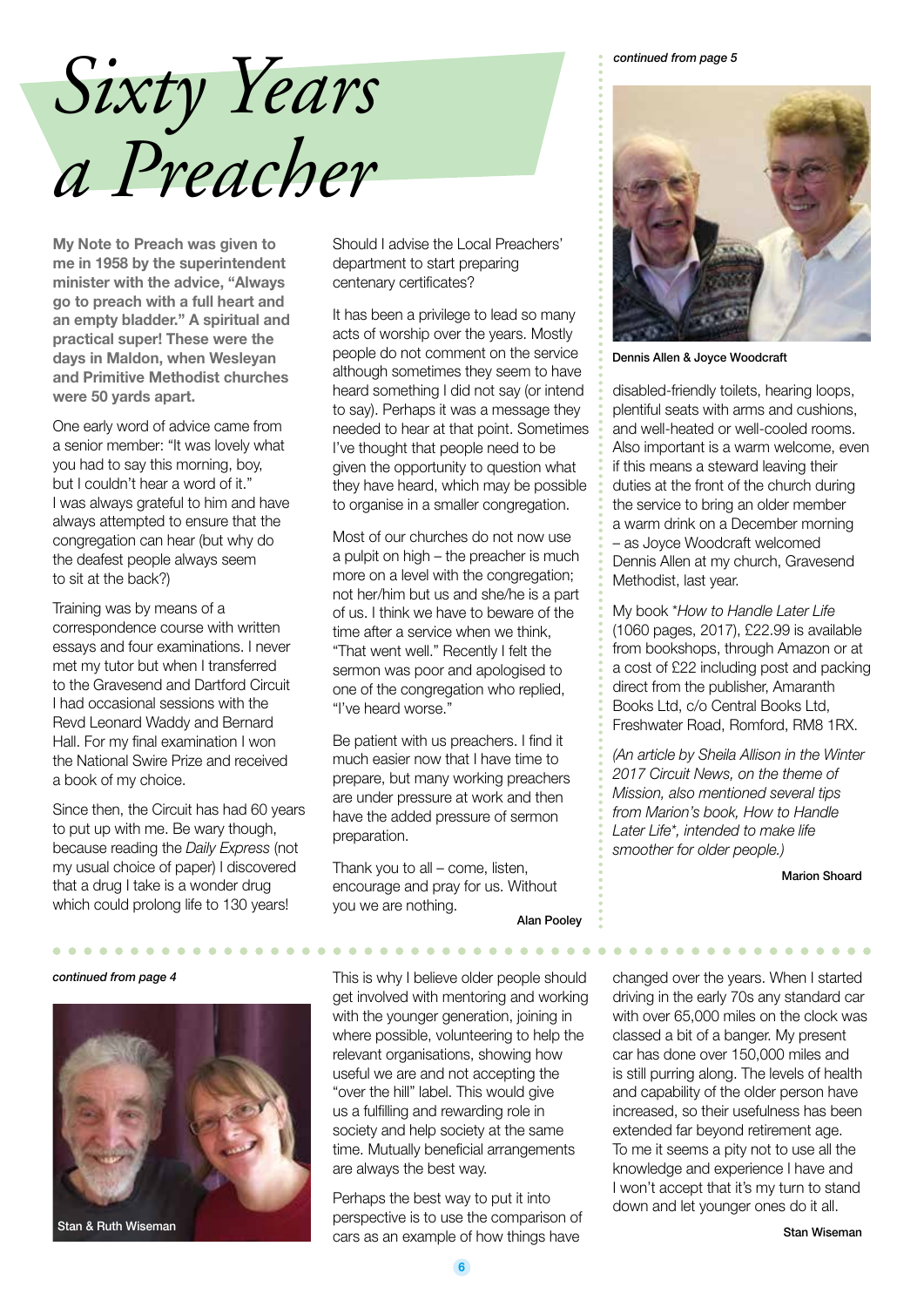#### $\mathcal{L}$ SEPTEMBER OCTOBER NOVEMBER ceaching Plan September November 2018 Preaching Plan September - November 2018 *North Kent Circuit*

| 41                   |       | <b>SEPTEMBER</b>                |                                 |                                 |                                 |                                 | <b>OCTOBER</b>                  |                                 |                                 |                                 | <b>NOVEMBER</b>                 |                                 |                                 |                         |  |
|----------------------|-------|---------------------------------|---------------------------------|---------------------------------|---------------------------------|---------------------------------|---------------------------------|---------------------------------|---------------------------------|---------------------------------|---------------------------------|---------------------------------|---------------------------------|-------------------------|--|
|                      |       | $\overline{2}$                  | 9                               | 16                              | 23                              | 30                              | $\overline{7}$                  | 14                              | 21                              | 28                              | $\overline{4}$                  | 11                              | 18                              | 25                      |  |
|                      |       | 22nd in<br><b>Ordinary Time</b> | 23rd in<br><b>Ordinary Time</b> | 24th in<br><b>Ordinary Time</b> | 25th in<br><b>Ordinary Time</b> | 26th in<br><b>Ordinary Time</b> | 27th in<br><b>Ordinary Time</b> | 28th in<br><b>Ordinary Time</b> | 29th in<br><b>Ordinary Time</b> | 30th in<br><b>Ordinary Time</b> | 31st in<br><b>Ordinary Time</b> | 32nd in<br><b>Ordinary Time</b> | 33rd in<br><b>Ordinary Time</b> | Sunday before<br>Advent |  |
| <b>BEARSTED</b>      | 10.30 | Plckard<br>hc                   | Daley-Lee                       | Brand                           | Peach<br>hf                     | Pickard<br>SS                   | R Vincent                       | Plckard<br>hc                   | G West                          | Plckard                         | M Harris                        | Plckard<br>hc                   | LA                              | Plckard                 |  |
| <b>BURHAM</b>        | 10.30 | Newell                          | Byard                           | Crouch                          | Daley-Lee<br>hc                 | LA                              | E Vincent                       | Myles                           | Robb                            | Daley-Lee<br>hc                 | Tolhurst                        | Daley-Lee<br>PM service         | LA                              | Daley-Lee               |  |
| <b>CHINESE</b>       | 1.30  | K Yu<br>hc                      | E Yu                            | K Yu                            | K Yu                            | Yu/Foo<br>ca                    | K Yu<br>hc                      | Beh                             | K Yu                            | Nguang                          | K Yu<br>hc                      | K Yu                            | K Yu                            | Lai                     |  |
| <b>DENE HOLM</b>     | 11.00 | A Pooley                        | Stunell                         | Scott                           | Graff<br>hc/hf                  | <b>Burch</b>                    | Gray                            | Campbell<br>hc                  | Force                           | Rowe                            | LA                              | Graff<br>hc                     | S Smith                         | Packham                 |  |
| <b>ECCLES</b>        | 10.30 | G West                          | LA                              | Daley-Lee                       | Newell                          | G Harris<br>hf                  | Willing                         | Daley-Lee<br>hc                 | Trott                           | Lee                             | Myles                           | Daley-Lee                       | M Harris                        | E Vincent               |  |
| THIRD AVENUE         | 10.30 | Selmes                          | Wilce                           | Selmes<br>hc                    | Crouch                          | LA<br>hf                        | Selmes                          | Gallagher                       | Selmes<br>hc                    | Selmes                          | LA                              | LA                              | Selmes<br>hc                    | Selmes                  |  |
| <b>GRAVESEND</b>     | 11.00 | S Smith                         | Downs                           | Graff<br>hc/hf                  | Rowland                         | Graff                           | Scott                           | Graff<br>hc                     | LA                              | Burch                           | Downs                           | Waldock                         | Graff<br>hc                     | S Pooley                |  |
|                      | 6.30  | Graff<br>hc                     | Χ                               | Χ                               | Χ                               | Χ                               | Campbell<br>hc                  | Χ                               | Χ                               | Χ                               | George<br>hc                    | Χ                               | Χ                               | Χ                       |  |
| <b>HARTLIP</b>       | 6.30  | Downs                           | Selmes<br>hc                    | Graff<br>hf                     | Gallagher                       | George                          | Trott                           | M Harris                        | Selmes<br>hc                    | Davies                          | Brown                           | ecu                             | Graff<br>cir                    | German                  |  |
| <b>HEXTABLE</b>      | 10.30 | Campbell<br>pfs                 | Gray                            | Campbell<br>hc                  | Grady                           | Campbell                        | LA<br>hf                        | Packham                         | Campbell<br>hc                  | LA<br>Springer                  | Campbell<br>pfs                 | Sturt                           | Force                           | <b>Burch</b>            |  |
|                      | 6.30  | LA                              | Graff                           | Force                           | Campbell<br>cov                 | LA<br>ca                        | <b>Burch</b>                    | Graff                           | Graff                           | Campbell<br>hc                  | Paine                           | Scott                           | LA                              | Campbell<br>hc          |  |
| <b>HOPE STREET</b>   | 10.30 | Collins                         | LeMasonry<br>hc                 | Davies                          | Selmes                          | Morgan                          | LeMasonry<br>Morgan hf          | Prince<br>hc                    | LeMasonry                       | Gallagher                       | German                          | Morgan<br>hc                    | Wade                            | LeMasonry               |  |
| <b>KINGSWOOD</b>     | 11.00 | LA                              | R Vincent                       | ang/hc                          | <b>Baptist</b>                  | ang/hc                          | LA                              | LA<br>hf                        | ang/hc                          | <b>Baptist</b>                  | LA<br>ca                        | E Vincent                       | ang/hc                          | <b>Baptist</b>          |  |
| <b>LARKFIELD</b>     | 10.00 | Daley-Lee<br>hc                 | Wilding                         | Wade                            | Lee                             | G West<br>hc                    | Daley-Lee<br>ĥf                 | G Harris                        | LA                              | M Harris                        | Daley-Lee<br>ĥс                 | Wilding                         | Robb                            | LA                      |  |
| <b>NEWINGTON</b>     | 9.30  | Grady                           | M Smith                         | Zachar<br>hc                    | Robb                            | M Smith<br>hf                   | Lee                             | Zachar<br>hc                    | Collins                         | Scott                           | LA<br>4pm                       | Zachar<br>hc                    | M Smith                         | Davies                  |  |
| <b>ST ALBAN'S</b>    | 10.00 | ang/hc                          | ang/aa                          | Wilding                         | ang                             | ang                             | ang/hc                          | Tolhurst<br>hf                  | ang                             | ang                             | ang/hc                          | us @<br>St. David's             | ang                             | ang                     |  |
| ST DAVID'S           | 10.00 | ang/hc                          | ang/aa                          | ang/hc                          | ang                             | ang                             | ang/hc                          | ang/hf                          | ang/hc                          | G Harris                        | ang/hc                          | us@<br>St. David's              | ang/hc                          | Tolhurst                |  |
| <b>ST LUKE'S</b>     | 10.30 | German                          | Selmes<br>hc                    | Laity                           | Downs                           | Selmes<br>hf                    | Davies                          | Selmes<br>hc                    | Stunell                         | LA                              | Selmes<br>hc                    | G Harris                        | Daley-Lee                       | Shepherd                |  |
| <b>ST WILLIAMS</b>   | 10.00 | ang                             | Tolhurst<br>hc                  | ang/b                           | ang/hc                          | ang                             | ang                             | ang/hc                          | ang                             | ang/hc                          | ang                             | us @<br>St. David's             | Myles                           | ang/hc                  |  |
| <b>SITTINGBOURNE</b> | 10.30 | LA                              | Zachar<br>hc                    | M Smith                         | Zachar                          | Zachar                          | Collins                         | Woodhouse<br>hf /ca             | Wade                            | Zachar<br>hc                    | Zachar                          | <b>Brown</b>                    | Zachar<br>hc                    | Prince                  |  |
| <b>SPITAL STREET</b> | 10.30 | Graff<br>cov                    | Paine                           | G West                          | Plckard                         | A Pooley                        | Paine<br>hf                     | Grady                           | LA                              | Graff<br>hc                     | Rowland                         | Graff/Paine<br>4pm              | Rowe                            | Gray                    |  |
| <b>STOKE</b>         | 10.30 | Robb                            | Χ                               | Χ                               | Χ                               | Χ                               | Stunell                         | Χ                               | Χ                               | Χ                               | Laity                           | Χ                               | Χ                               | Χ                       |  |
| <b>STROOD</b>        | 10.30 | Davies                          | K Yu                            | LA                              | Trott                           | Stunell                         | M Harris<br>hf                  | Waldock                         | Laity                           | Yu<br>hc                        | Newell                          | K Yu                            | LA                              | Collins                 |  |
| SWANSCOMBE           | 10.45 | Sturt                           | Campbell<br>hc                  | LA                              | Woodhouse                       | Packham<br>hf                   | Force                           | LA                              | 3pm Songs<br>of Praise          | S Pooley                        | Graff<br>hc                     | A Pooley                        | Packham                         | Graff<br>hc             |  |
| <b>TONBRIDGE RD</b>  | 10.30 | M Harris                        | Myles<br>aa                     | K Yu<br>hc/b                    | Shepherd                        | @ Bearsted<br>SS                | G West<br>hf                    | K Yu<br>pfs                     | Yu/Hollands<br>hc/ca            | Shepherd                        | R Vincent                       | G West                          | K Yu<br>hc                      | Zachar                  |  |
|                      | 6.30  | Tolhurst<br>hc                  | X                               | Χ                               | X                               | X                               | Pickard<br>hc                   | X                               | X                               | Χ                               | Graff<br>hc                     | X                               | X                               | Χ                       |  |
| <b>EBBSFLEET</b>     | 10.30 | Woodhouse                       | Woodhouse                       | @<br>Eastgate                   | @<br>Swanscombe                 | Χ                               | Woodhouse                       | LA                              | @<br>Eastgate                   | @<br>Swanscombe                 | Woodhouse                       | Woodhouse                       | @<br>Eastgate                   | @<br>Swanscombe         |  |
| THE BRENT            | 10.30 | Scott<br>fs                     | Sturt                           | Paine                           | Campbell<br>hc                  | LA                              | Campbell<br>hf                  | Paine                           | Coates                          | Campbell<br>hc/b                | LA                              | Campbell                        | Coates                          | Campbell<br>hc          |  |
| <b>UNION STREET</b>  | 10.30 | Byard                           | Graff<br>hc                     | Pickard                         | Myles                           | @ Bearsted<br>SS                | Plckard<br>hc                   | Wilding                         | Plckard                         | Willing                         | Plckard<br>hc                   | LA                              | Plckard                         | G Harris                |  |